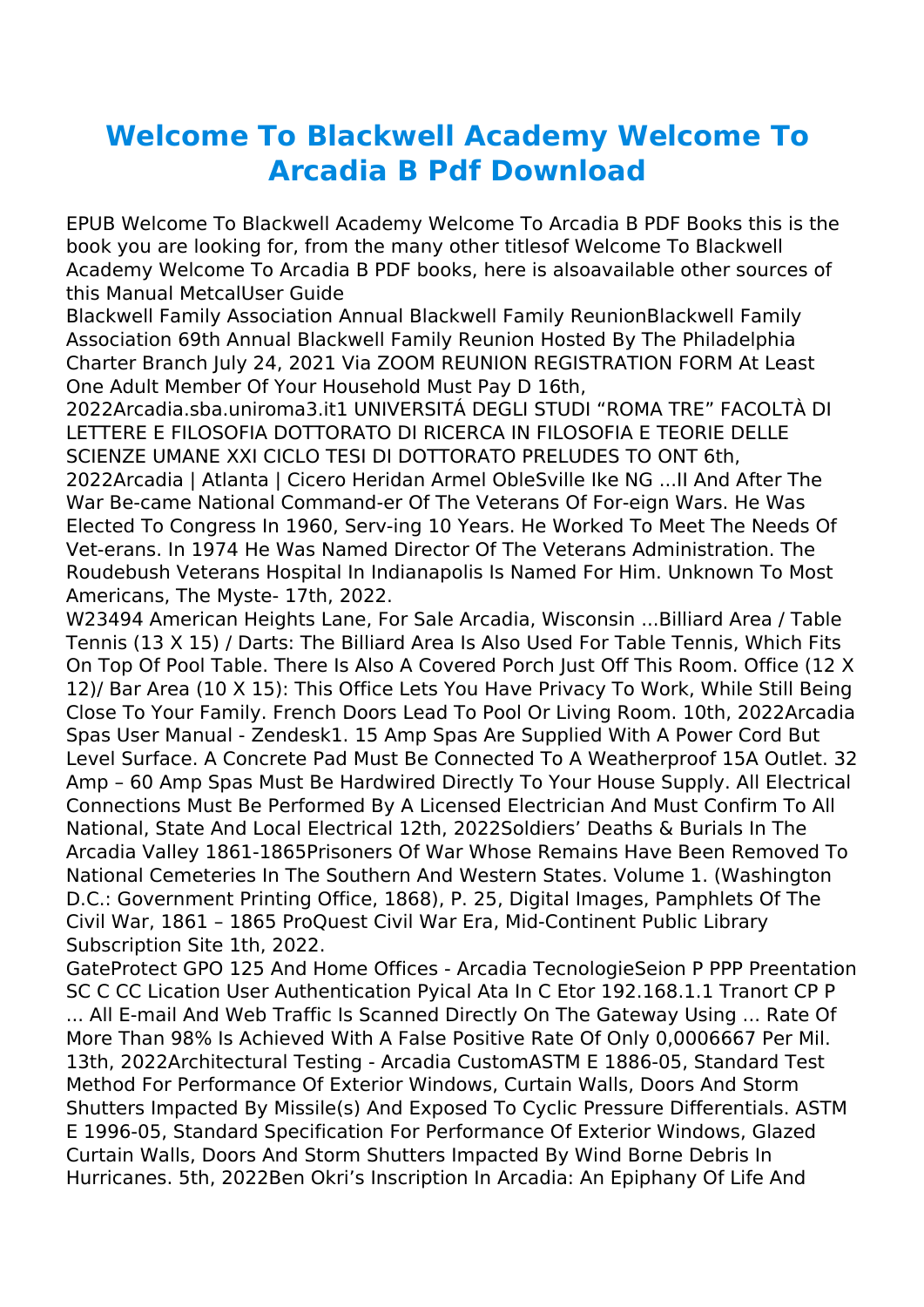ArtBen Okri, 1993. Ben Okri Is One Of Nigeria's Finest Contemporary Poets And Novelists. He Lives In ... Landscapes Within, The Emotional Mood And The Mental State Of The Interviewer, The Technicians, The People Behind The Screen And, Maybe Even, The Person Behind The Book, 8th, 2022.

Y SOMMARIO - Arcadia.sba.uniroma3.itMogadiscio, 9 Novembre 1957 Suppl. N. 1 Al NOI » PUBBLICAZIONE MENSILE ME DIREZIONE E REDAZIONE PRESSO IL MINISTERO PER GLI AFFARI GENERALI I DIPARTIMENTO DEI SERVIZI N PREZZO: So, 3 Per Numero - Arretrati Ir Doppio - ABBONAMENTI: Annuo: Per La So-malia So, 75; Estero So. 100 - L'abbonamento In Qualungue Tempo Richiesto, Decorre 7th, 2022V. Republic Of ArcadiaA Homicide Rate 6of 103 Per 100,000 Inhabitants. The State, As A Result Of The Inability Of Police To Maintain Public Order And Security, Resorted To Heavy- Handed Policies Which Sought To Terminate Criminal Activities Of Gangs By Stopping Or Eliminating Them At All Costs.7 These Policies Led To 1 Hypothetical, Para. 9. 8th, 2022Arcadia | Atlanta | Cicero | Sheridan Carmel | Fishers ...Affected By Domestic Violence And Sexual Abuse, You Can Donate The Following Items: • Individually Packaged Snacks • Lysol • Hand Sanitizer • Disinfecting Wipes Drop Off Items At Tom Wood Volkswagen In Noblesville, 14701 Tom Wood Way. Introducing The All New Fully Electric Volkswagen I.D.4 Sleek, Sporty, And Responsive. 21th, 2022.

Beaver News, 10(11) - Arcadia University Lutionary Etude By Chopin And Jenny Dietzel 47 Will Play The White Donkey An Amusing Num Ber By The French Composer Ib ... To Sign On The Bulletin Board As Soon As Possible Valentine Day Is Creeping Up On Us It Ought Not Be Long Until Feb ... For The National Teacher Examina Tions For The 9th, 2022LONS PLCM 347 - Arcadia AbroadLondon: William Heinemann. ISBN: 97-8043-40 9th, 2022Anti-Black Racism Initiatives - Arcadia University 6.6 Create A Residential Living And Learning Space That Lets Students Explore Their Multiple Identities And Affinities By Spring 2021. Explore Additional Affinity- And Theme-based Housing Communities For Students Susanne Ferrin Jeff Rutenbeck 6.7 Enhance Support For Student Organizations Ded 4th, 2022. Beaver News, 45(8) - Arcadia UniversityChairman Linda Berman Juniors Andrea Lees Bonnie Rosner Sophomores Marsha Croland Judy Stern NOMINATING COMMITTEE Chairman Judy Hurwitz Seniors Dona Holland Joanna Smith Seretary Juniors Vicki Faust Treasurer Barbara Hooke Sophomores Susan Campbell Susan Feit 22th, 2022Arcadia Conference (Washington, D.C., 24 December 1941-14 ...American-Bribish Strategy. 3. Supporting Mensures For The Southwest Pacific. 4. Northwest Africa Project. 5. Relief Of The Bribish Garrison In Northern Ireland. 6. Draft Directive To The Supreme Commander In The ABDA Area. 7. Proposed Tasks For The Joint Planning Committee. 8. Naval Dispositions. - ANNEX 1: A 14th, 2022 Fences, Walls And Gates - ArcadiaC. Fences, Walls, And Gates Shall Be Setback A Minimum Of 18 Inches From The Street Side Property Line. D. The Area Between The Street Side Property Line And The Fence, Wall, Or Gate Shall Have An Appropriate Irrigation System And Decorative Landscaping (shrubs, Ground Cover, Flowers 8th, 2022. Michelle Obama: Research Paper - Arcadia University History Of Shaming Black Women As Sexually Immoral" (Harris-Perry, 2011, P. 273) - And Also Suggested That She Gave Her Husband A "terrorist fist Jab" When They Bumped Knuckles At A Campaign Rally In St. Paul" (Meyers 2 12th, 2022NOBLESVILLE SERVING ARCADIA